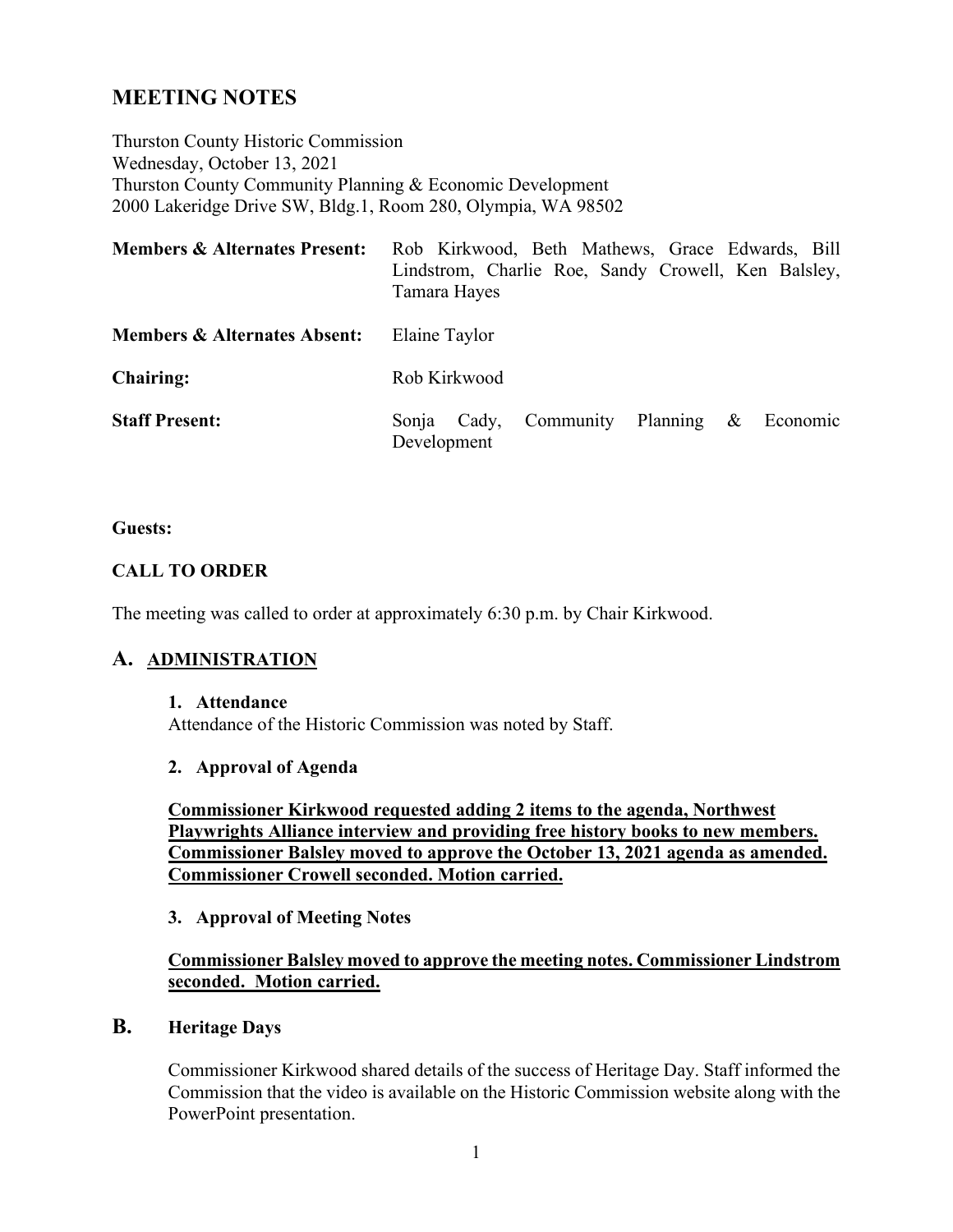## **C. Joint Washington Trust for Historic Preservation Membership**

Staff will discuss membership with the Thurston County Budget Office.

## **D. Heritage Grant Program Recommendation**

Five complete applications were received timely and a sixth was received 5 days late. The first 5 applications were: City of Lacey for their Lacey Leader Photo Preservation Project, City of Tenino for their Tenino Deport Restoration Project, Olympia Heritage Commission's Olympia's Indie Music History, Olympia Historic Society/Bigelow House Museum's Bigelow House Storm Window Project and South Thurston County Historical Societies Tenino Depot Museum Collection Stewardship Project. The final complete application received 5 days late was the Rochester Citizens Group Swede Hall Dance Floor Refinished. The subcommittee recommended approval of all 6 applications because the budget allowed for up to 8 projects to receive full funding.

## **Commissioner Balsley made a motion to recommend that the Board of County Commissioners approve funding for all 6 Heritage Grant applications that were received. Commissioner Edwards seconded. Motion carried.**

## **E. History Book Report and books for new members**

Commissioner Crowell gave an overview of the status of the second printing of the History Book. The final edits have been approved and Gorham has begun printing which should be ready in approximately 5 weeks. Staff plans to take the amended contract with the Olympia Historical Society and Bigelow House Museum (OHS/BHM) to the Board of County Commissioners in early November.

Commissioner Crowell suggested that the newest members of the Historic Commission receive a copy of the history book to provide them with a history of Thurston County. This will have to be further discussed with the OHS/BHM.

#### **Commissioner Balsley made a motion that new members will receive a history book and handbook. Commissioner Edwards seconded. Motion carried.**

# **F. RAC Interpretive Panels Update**

Commissioner Balsley has submitted an initial draft about the Evergreen Ballroom to the City of Lacey, he is still working on the second draft. Commissioner Crowell will be writing a panel for the Nisqually Indian Tribe with Annette Bullchild of the Nisqually Indian Tribe. Commissioner Kirkwood dropped off a letter to the Billy Frank Jr refuge and is awaiting a response. He has been unable to contact anyone from Ostroms farm. The subcommittee will continue discussions about the writing and content of the panels with the City of Lacey. Staff will follow up whether a panel design assistant who is not on the MRSC can be contracted.